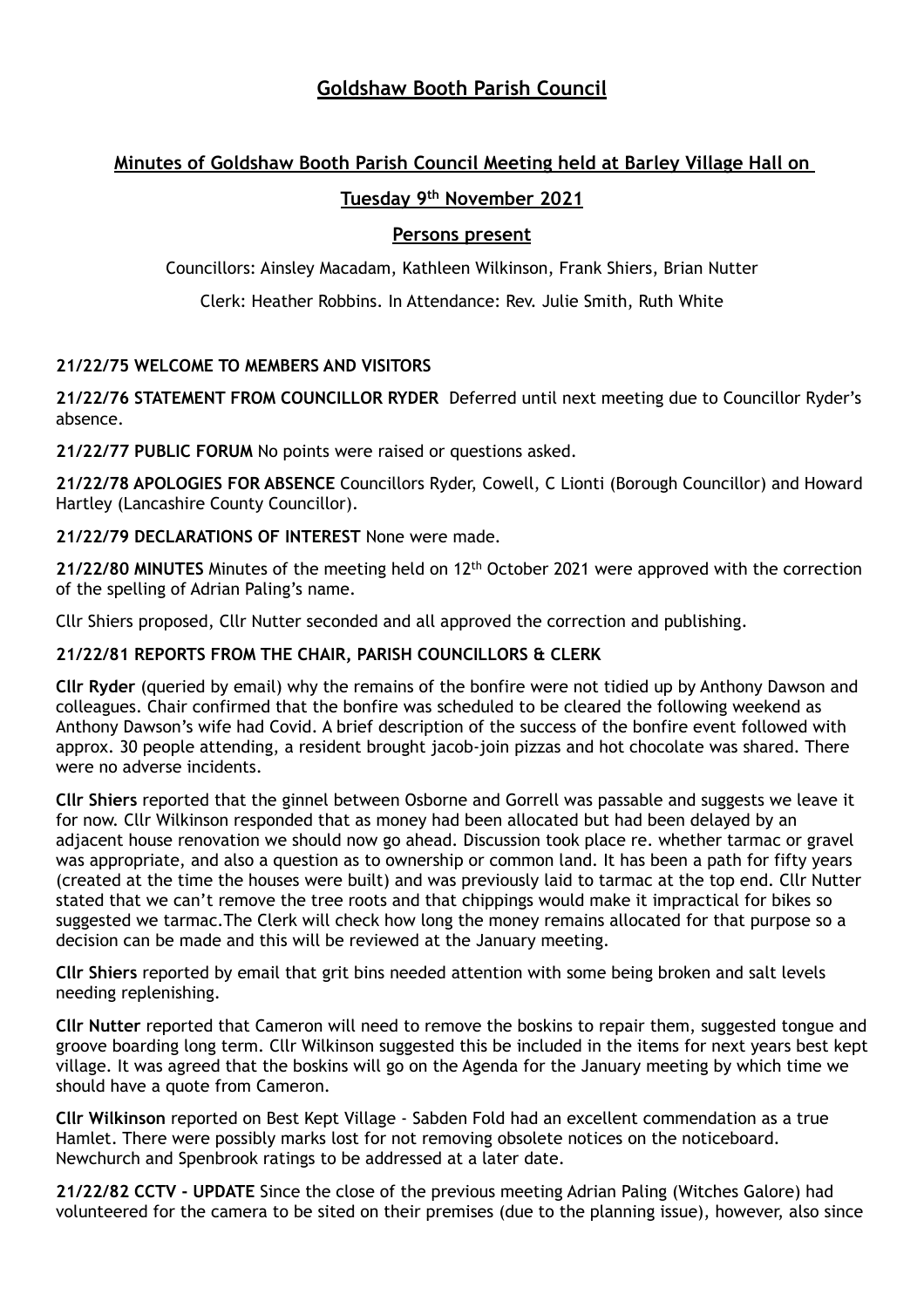the last meeting the Chair contacted PBC and was informed that the camera can, in fact, go on a pole without planning permission if for Parish Council purposes. The Planning Dept. were unsure why we had been advised of the opposite previously. The Clerk will organise a site meeting with Streetcam to finalise installation and dates.

As author of the CCTV Policies and Procedures, Cllr Shiers agreed to be the monitoring officer. Cllr Wilkinson proposed, Cllr Nutter seconded and all approved.

**21/22/83 PLAYING FIELD STORAGE AND RIDE ON MOWER** Cllr Nutter said it had been agreed to leave the moving of the mower and container until after the bonfire and so now he will liaise with Cllr Ryder to arrange the same.

As there will be very little growth between now and Spring it was agreed to delay the mowing till then. The Clerk would cancel Latham's mowing.

Cllr Shiers stated the alternative of selling both is still an option. The option to sell both the mower and the container to be reviewed at the next meeting.

**21/22/84 REVIEW OF ASSET REGISTER** Cllr Wilkinson reported on items on the register :-

The West Wall noticeboard - made by Brian Wilkinson

Picnic benches - Two on the top play area both needing some attention due to loose slats

Acer computer – no knowledge of this as present computer is a Dell

Three defibrillators – Newchurch, Sabden Fold and Spen Brook

New litter bins – Sabden Fold and the play area

John Deere mower and the storage container

The Clerk will update the register before the next meeting.

• Cllr Nutter raised the issue of reimbursing the electric used by the defibrillators at Sabden Fold to Andrew Barker as had been agreed by the PC. It will be checked as to how much electricity is used. The Clerk will check and report at the next meeting.

**21/22/85 SPARABLE LANE REPAIRS (FUNDING)** The Chair confirmed that PBC have agreed the Sparable Lane Section 106 expense and so all funding is now in place. The Chair also requested confirmation from Tom Partridge (PBC Countryside Access Officer) who confirmed he was already processing the purchase orders. Cllr Nutter enquired as to how much of Sparable Lane's remaining length was to be included in the upgrade and the Chair confirmed that it would be down to the gateway adjoining Sparable Wood.

Cllr Nutter suggested a new drain should be considered as there was perhaps an old stone drain but there was no mention of this made in the engineers report. The Chair showed the council the drawings done by PBC engineering department to demonstrate a considered approach but would pass on concerns to Tom Partridge and report back at the next meeting.

Cllr Ryder (by email) raised a complaint that the legal advice offered by Caroline Henning (resident barrister) should have been circulated and could have been biased as she lives at Sparable House. The Chair explained that the advice had been read but was considered unnecessary because PBC had already agreed that the Section 106 monies could be used. For the purposes of the Minutes the advice was shared again and was as follows, *"I've read it* (Section 106)*. Would it be possible to arrange a meeting with the head of legal services at PBC. There's a clear way through this that isn't a question of illegality, merely a small amendment to the agreement with the builders. We will need to persuade them but it looks*  straight forward to me depending entirely on the mindset of the council...". If the matter had had to have been taken further the decision would have been made by the Council in the correct setting.

**21/22/86 QUEENS JUBILEE CELEBRATION** Cllr Wilkinson updated the Council with the confirmed date of the 2nd June 2022, the procession will start from Happy Valley at 1.30pm.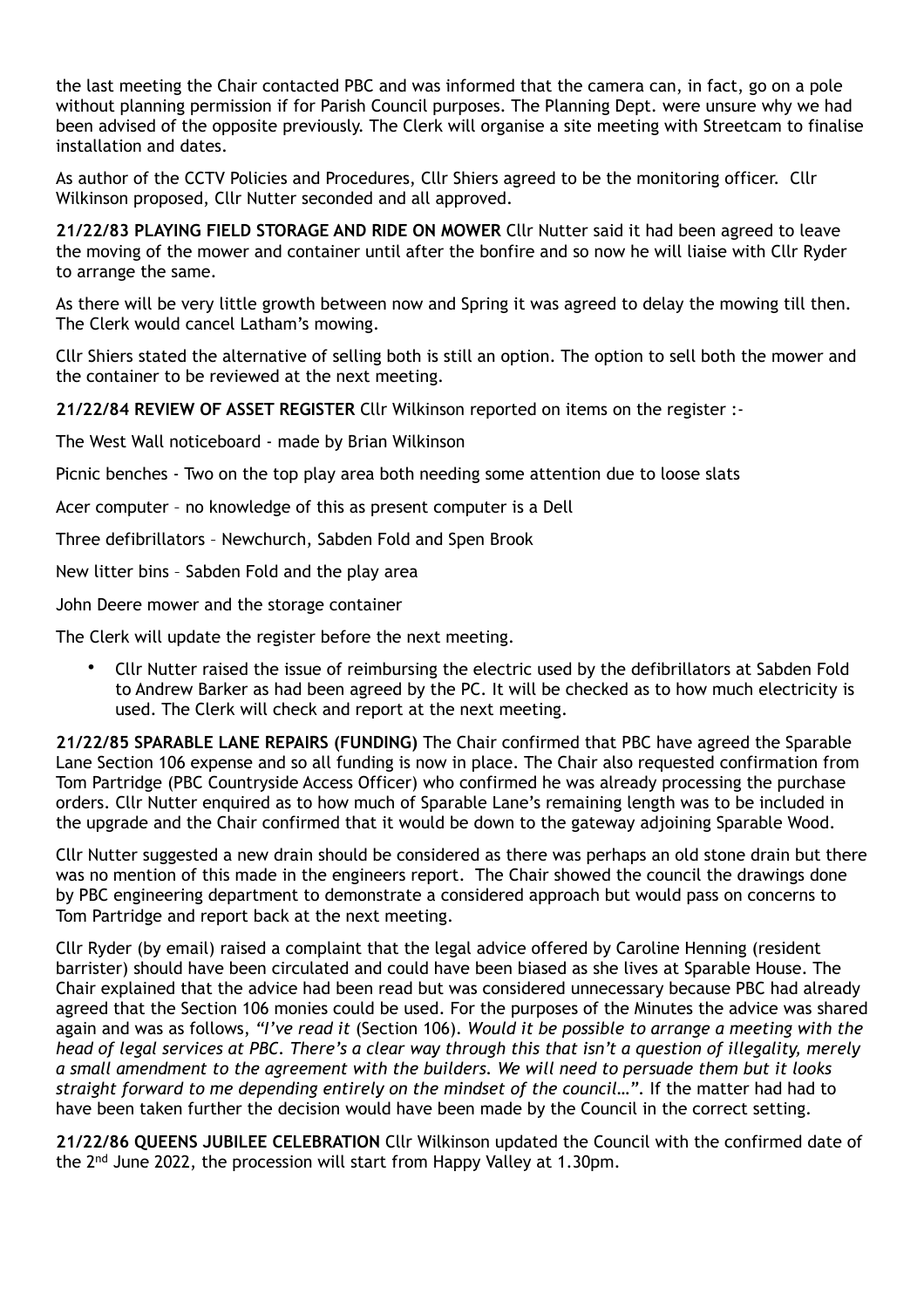Items covered at the Jubilee meeting included the beacon on Pendle Hill and allocation of roles on preparation of the event and on the day. The evening event will be separated from the days activities by being a ticketed event. Further discussion is required re. public indemnity insurance for any floats.

#### **21/22/87 PLANNING APPLICATIONS**

APPLICATION: 21/0832/FUL (Consultation Deadline 8th Nov. 2021 - For Minutes Only) PROPOSAL: Installation of replacement oil storage tank. LOCATION: St. Mary's Church, Newchurch

#### **21/22/88 SECTION 106 MONIES / PLAY AREA**

As previously noted, PBC have agreed the Sparable Lane expense and this will go ahead.

The Chair pointed out that the reason the Sparable Lane funding agreement had taken so long and was almost refused was because the path was not considered to fit the terms of the agreement, that being 'open space'. This brought into question the original Section 106 Residents Questionnaire which included options such as CCTV (voted 1st on the questionnaire), heritage lamps, heritage signs and a bus shelter which would have also, presumably, struggled for funding. The Chair went on to suggest that future Section 106 applications, to be successful, should undoubtably come under the 'open space' remit and reminded the Council that the Section 106 monies were awarded in March 2018 and had a limited 'lifespan' of 5 years. The PC now has approx. 18 months to agree, get quotes and finalise the spending of the remainder Section 106 fund or risk it being 'returned' to the current developers.

Park/Play area - The Chair presented quotes from both Sovereign (£9769.15 +VAT) and Wicksteed (£9604.06 +VAT) for play equipment. These were based on the Community's wishes to refurbish the top play area/park, and the presentation of the annual play equipment Safety Report. Although the climbing frame was considered 'Low Risk' in the report, due to the rusting metal edges, the Council considers it essential to be replaced. Cllr Shiers made the observation that Sovereign was perhaps a preferred design but it was agreed to go with Wicksteed as the quote included refurbishment of the swings and 'mushroom' stools for a combined lower price.

This acceptance of the quote was proposed by Cllr Wilkinson, seconded by Cllr Shiers and all approved. The Chair and Clerk will approach PBC and Wicksteed to progress the project.

The Chair proposed that further money could be saved by the Community re-painting the remaining play equipment rather than the previously agreed expense of Brian Pinder (approx. £500). This was seconded by Cllr Shiers and approved by all for a work party to carry out in the Spring.

Cllr Shiers suggested we use the remaining money for an access-for-all pathway through the park/play area as it is an open-space project, it was agreed that this option would be followed up by the Chair and reported back at the next meeting.

**21/22/89 PARISH BENCHES** deferred to next meeting.

**21/22/90 PARISH MAINTENANCE** Cllr Wilkinson requested permission to purchase spring bulbs and compost, an allocated amount of £25.00

Cllr Nutter proposed, Cllr Shiers seconded and all approved.

Gardener – Job description will be detailed by the Clerk for future tenders.

Dog waste bin Cllr Shiers reported damage to a bin which will be reported when the Clerk chases PBC with regards to the dog fouling signs.

A resident raised a complaint that Cllr Ryder had felled a tree at the bottom of the park/play area which they considered had been done without authority and have since reported it to PBC. As it is usual that permission should be obtained from Lee Johnson the PBC environmental representative, it was agreed that in Cllr Ryder's absence we inform him of investigation into the incident. It must also be stated that no further felling is to take place without appropriate permission and the following of due process. Cllr Ryder will also be asked to present evidence as to his reasons for felling the tree.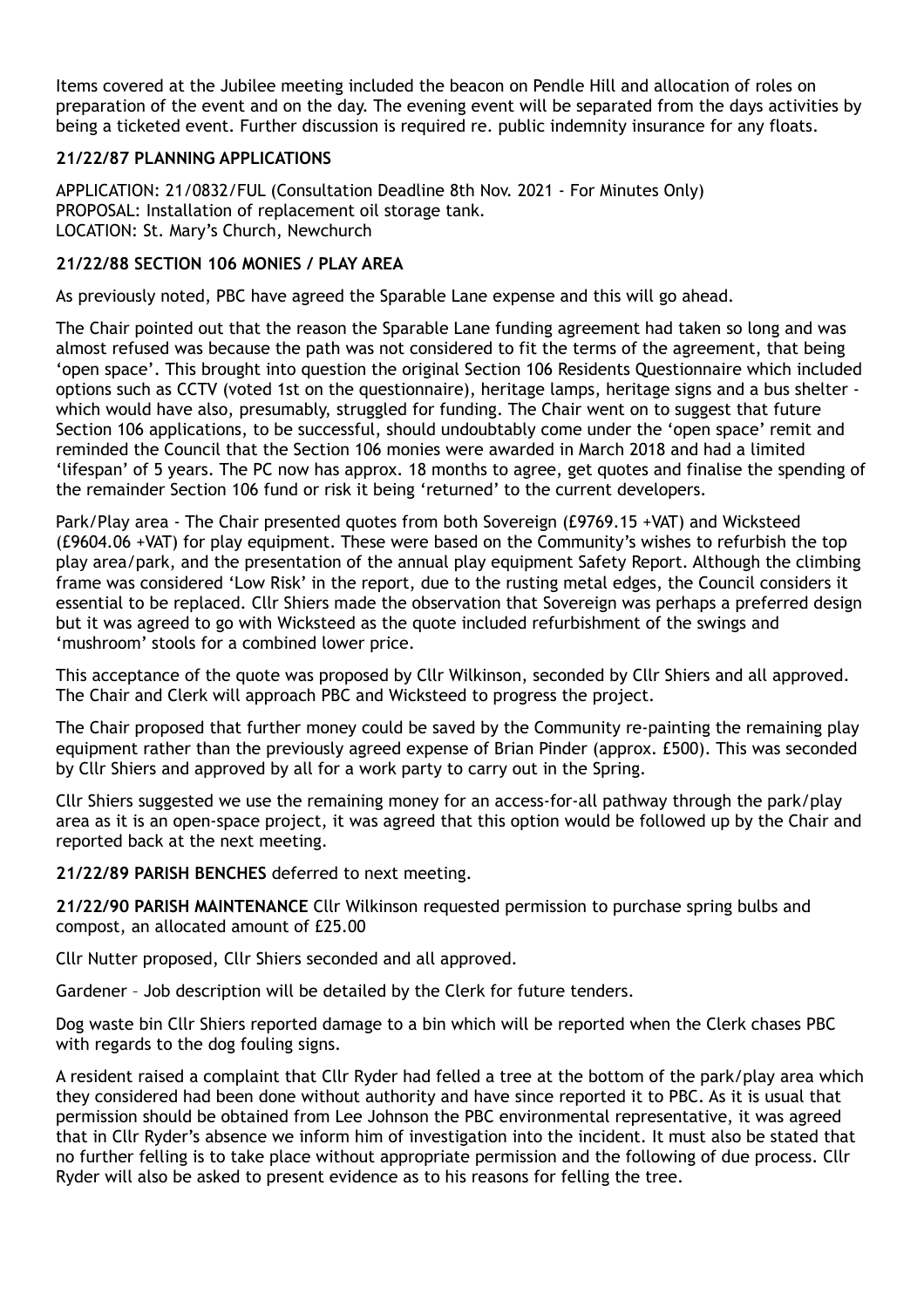Cllr Wilkinson noted that previously, any trees be removed due to ash die back were marked with paint by Chris Binny.

Blocked road grates were marked on the diagram to be uploaded to the councils portal.

#### **21/22/91 FINANCIAL TRANSACTIONS**

#### **Expenditure**

October 2021 – Pendleside Jubilee Committee - £500.00

Proposed by Cllr Nutter seconded by Cllr Shiers, approved by all.

26/10/21 Pendle Borough Council – playground inspection - £71.40 (to be disputed until we have queried the report)

Clerk to inform PBC and report back at next meeting.

#### **Income**

Toilet - £45.00

PROW – Pendle Borough Council - £500.00

#### **21/22/92 PARISH COMMUNITY EVENTS**

**Christmas Lights** The Parochial Church Council suggested that a combined Christingle service and turning on of Christmas lights takes place on the 5<sup>th</sup> December 2021.

The Council all approve the joint event and it was thought that light switch-on was carried out prior to the service. It was suggested that Cllr Nutter and Cllr Ryder liaise re. installation of the lights and a PA system could maybe be sourced, Rev. Julie Smith will liaise with David on this.

All Councillors agreed that Lorna the Rush-Bearing Queen should be asked to turn on the Christmas lights.

Rev. Julie Smith will organise posters to be approved by the Parish Council.

There continued discussion and agreement that it would be nice for the Community to resurrect the Santa's Sleigh event. The Chair suggested maybe incorporating this into the lights switch-on event but Rev. Julie and others considered this too much in one event. It was left that the Council would look at other options for this.

**21/22/93 NEW COUNCILLOR APPLICATIONS** Anthony Dawson had attended a previous meeting and emailed an application of commitment to join the Parish Council. Unfortunately he could not attend the meeting as his wife has Covid. His application was discussed and agreed. Co-option onto the Council was proposed by the Chair and seconded by Cllr Shiers with support from Cllr Nutter and Cllr Wilkinson.

As per recommendation from LALC, the Clerk and the Chair will present Anthony Dawson the co-option paperwork for completion (after he has completed self-isolation and, as agreed, the bonfire site is cleared).

#### **21/22/94 REPORTS FROM PENDLE BOROUGH AND COUNTY COUNCILLORS** No reports were presented

## **21/22/95 ITEMS FOR THE NEXT AGENDA**

Statement from Cllr Ryder

Sparable Lane Update

Spenbrook Ginnel

Best Kept Village – update / plans

Boskins